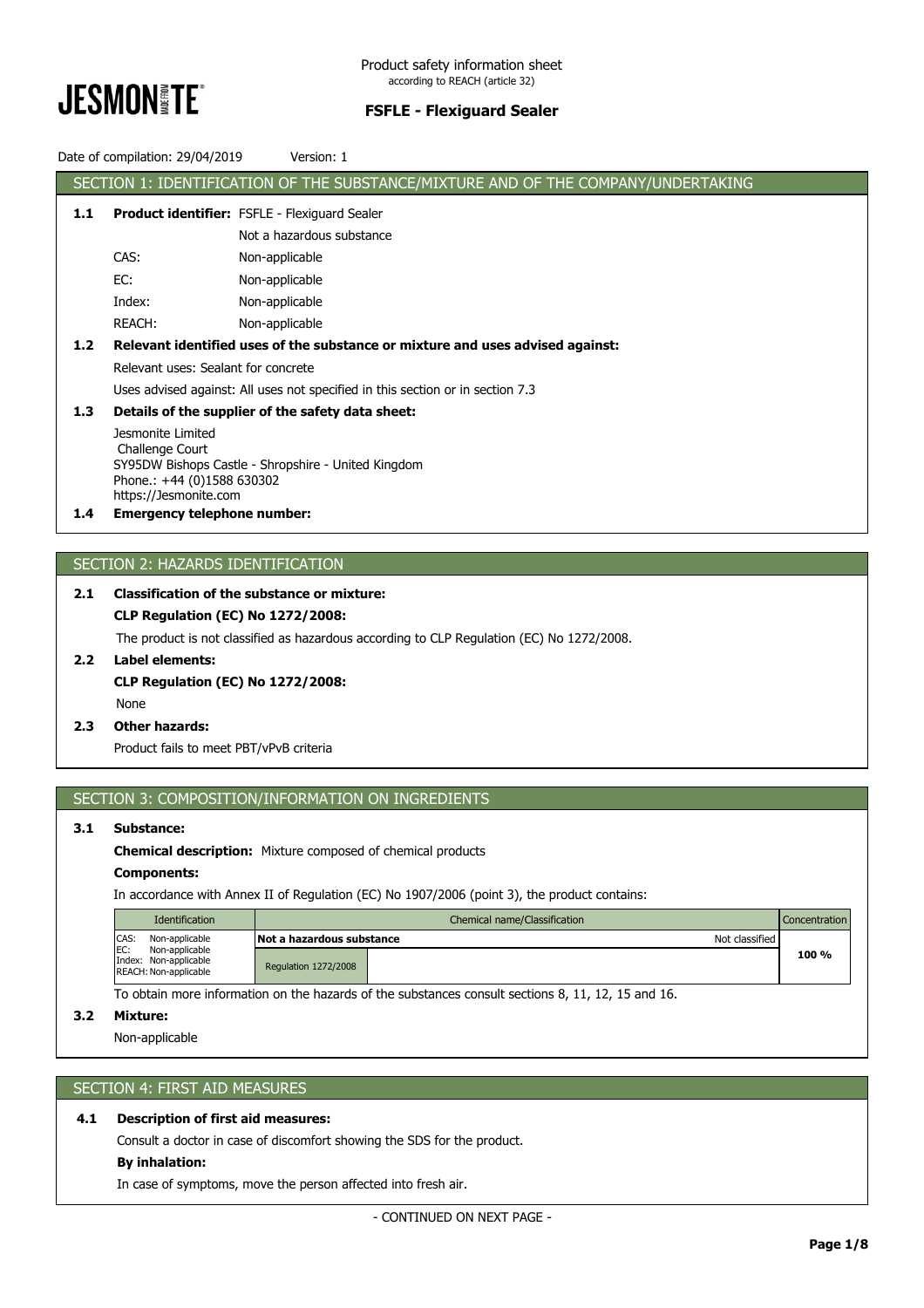

Date of compilation: 29/04/2019 Version: 1

## SECTION 4: FIRST AID MEASURES (continued)

## **By skin contact:**

In case of contact it is recommended to clean the affected area thoroughly with water and neutral soap. In case of changes to the skin (stinging, redness, rashes, blisters,…), seek medical advice with this Safety data Sheet **By eye contact:**

Rinse with water until the product has been eliminated. In case of problems, consult a doctor showing the SDS for the product.

#### **By ingestion/aspiration:**

In case of consumption in large quantities, it is recommended to seek medical assistance.

## **4.2 Most important symptoms and effects, both acute and delayed:**

Acute and delayed effects are indicated in sections 2 and 11.

### **4.3 Indication of any immediate medical attention and special treatment needed:**

Non-applicable

# SECTION 5: FIREFIGHTING MEASURES

#### **5.1 Extinguishing media:**

Product is non-flammable, with a low risk of fire due to the flammabliity characteristics of the product in normal conditions of storage, handling and use. In the case of the existence of sustained combustion as a result of improper handling, storage or use any type of extinguishing agent can be used (ABC Powder, water,...)

## **5.2 Special hazards arising from the substance or mixture:**

Due to its non-flammable nature, the product does not present a fire risk under normal conditions of storage, handling and use.

#### **5.3 Advice for firefighters:**

Depending on the magnitude of the fire it may be necessary to use full protective clothing and self-contained breathing apparatus (SCBA). Minimum emergency facilities and equipment should be available (fire blankets, portable first aid kit,...) in accordance with Directive 89/654/EC.

#### **Additional provisions:**

Act in accordance with the Internal Emergency Plan and the Information Sheets on actions to take after an accident or other emergencies. Eliminate all sources of ignition. In case of fire, cool the storage containers and tanks for products susceptible to combustion, explosion or BLEVE as a result of high temperatures. Avoid spillage of the products used to extinguish the fire into an aqueous medium.

## SECTION 6: ACCIDENTAL RELEASE MEASURES

#### **6.1 Personal precautions, protective equipment and emergency procedures:**

Isolate leaks provided that there is no additional risk for the people performing this task.

## **6.2 Environmental precautions:**

This product is not classified as hazardous to the environment. Keep product away from drains, surface and ground water.

#### **6.3 Methods and material for containment and cleaning up:**

It is recommended:

Absorb the spillage using sand or inert absorbent and move it to a safe place. Do not absorb in sawdust or other combustible absorbents. For any concern related to disposal consult section 13.

# **6.4 Reference to other sections:**

See sections 8 and 13.

## SECTION 7: HANDLING AND STORAGE

#### **7.1 Precautions for safe handling:**

A.- Precautions for safe manipulation

Comply with the current legislation concerning the prevention of industrial risks. Keep containers hermetically sealed. Control spills and residues, destroying them with safe methods (section 6). Avoid leakages from the container. Maintain order and cleanliness where dangerous products are used.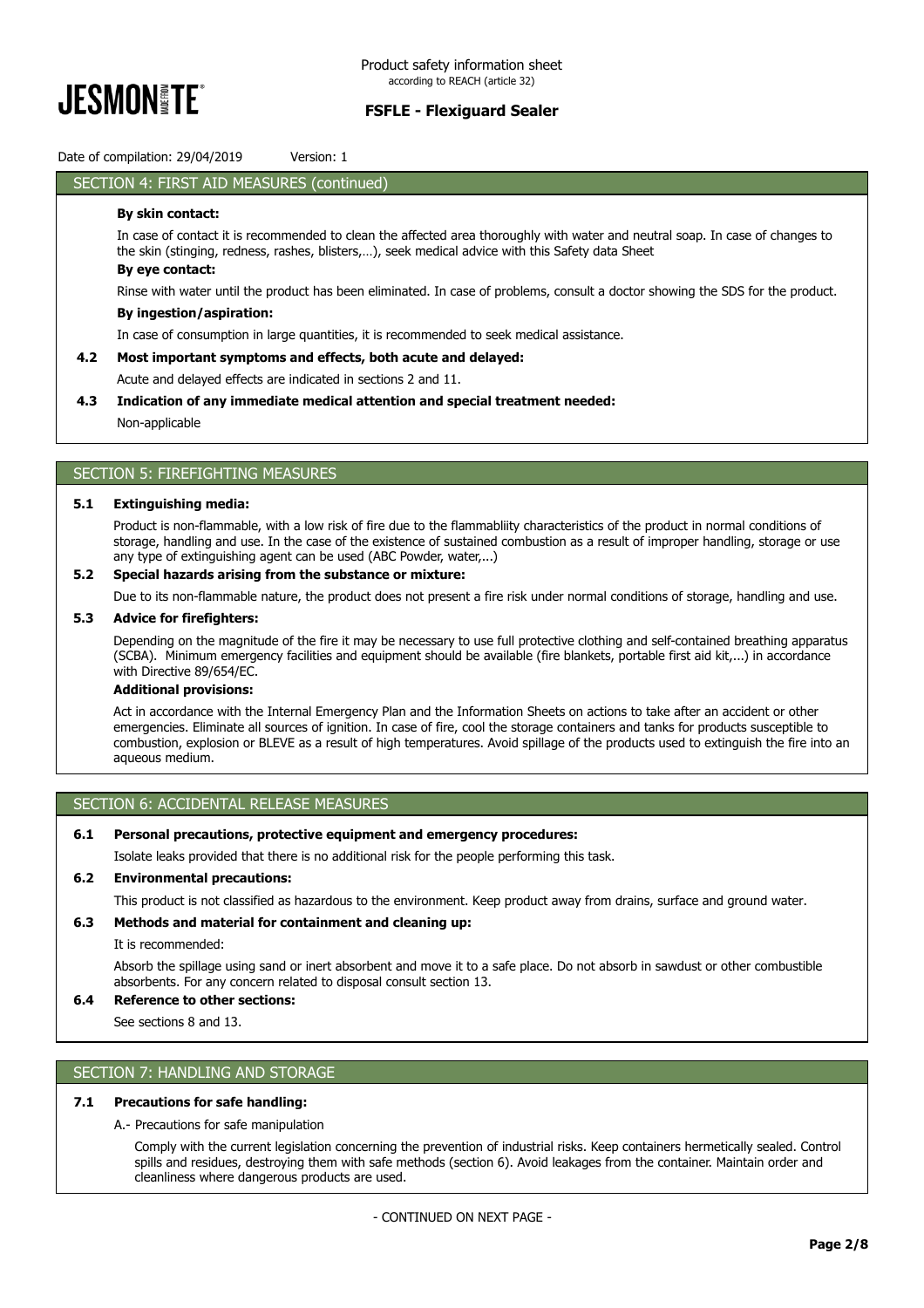

# Date of compilation: 29/04/2019 Version: 1 SECTION 7: HANDLING AND STORAGE (continued) B.- Technical recommendations for the prevention of fires and explosions It is recommended to transfer at a slow speed to avoid the creation of electrostatic charges that could affect flammable products. Consult section 10 for conditions and materials that should be avoided. C.- Technical recommendations to prevent ergonomic and toxicological risks Do not eat or drink during the process, washing hands afterwards with suitable cleaning products. D.- Technical recommendations to prevent environmental risks It is not necessary to take special measures to prevent environmental risks. For more information see subsection 6.2 **7.2 Conditions for safe storage, including any incompatibilities:** A.- Technical measures for storage B.- General conditions for storage Avoid sources of heat, radiation, static electricity and contact with food. For additional information see subsection 10.5 **7.3 Specific end use(s):** Except for the instructions already specified it is not necessary to provide any special recommendation regarding the uses of this product. Minimum Temp.: 5 °C Maximum Temp.: 25 °C Maximum time: 6 Months

# SECTION 8: EXPOSURE CONTROLS/PERSONAL PROTECTION

## **8.1 Control parameters:**

Substances whose occupational exposure limits have to be monitored in the workplace (EH40/2005 Workplace exposure limits): There are no occupational exposure limits for the substances contained in the product

#### **DNEL (Workers):**

Non-applicable

## **DNEL (General population):**

Non-applicable

# **PNEC:**

Non-applicable

#### **8.2 Exposure controls:**

A.- General security and hygiene measures in the work place

As a preventative measure it is recommended to use basic Personal Protective Equipment, with the corresponding <<CE marking>> in accordance with Directive 89/686/EC. For more information on Personal Protective Equipment (storage, use, cleaning, maintenance, class of protection,…) consult the information leaflet provided by the manufacturer. For more information see subsection 7.1.

All information contained herein is a recommendation which needs some specification from the labour risk prevention services as it is not known whether the company has additional measures at its disposal.

B.- Respiratory protection

The use of protection equipment will be necessary if a mist forms or if the occupational exposure limits are exceeded.

C.- Specific protection for the hands

| Pictogram                                  | PPE                                      | <b>Labelling</b> | <b>CEN Standard</b> | Remarks                                                                                                                                                                                                                   |  |  |
|--------------------------------------------|------------------------------------------|------------------|---------------------|---------------------------------------------------------------------------------------------------------------------------------------------------------------------------------------------------------------------------|--|--|
| <b>ANT</b><br>Mandatory hand<br>protection | Protective gloves against<br>minor risks | CAT              |                     | Replace gloves in case of any sign of damage. For<br>prolonged periods of exposure to the product for<br>professional users/industrials, we recommend using<br>CE III gloves in line with standards EN 420 and EN<br>374. |  |  |
| D.- Ocular and facial protection           |                                          |                  |                     |                                                                                                                                                                                                                           |  |  |

- CONTINUED ON NEXT PAGE -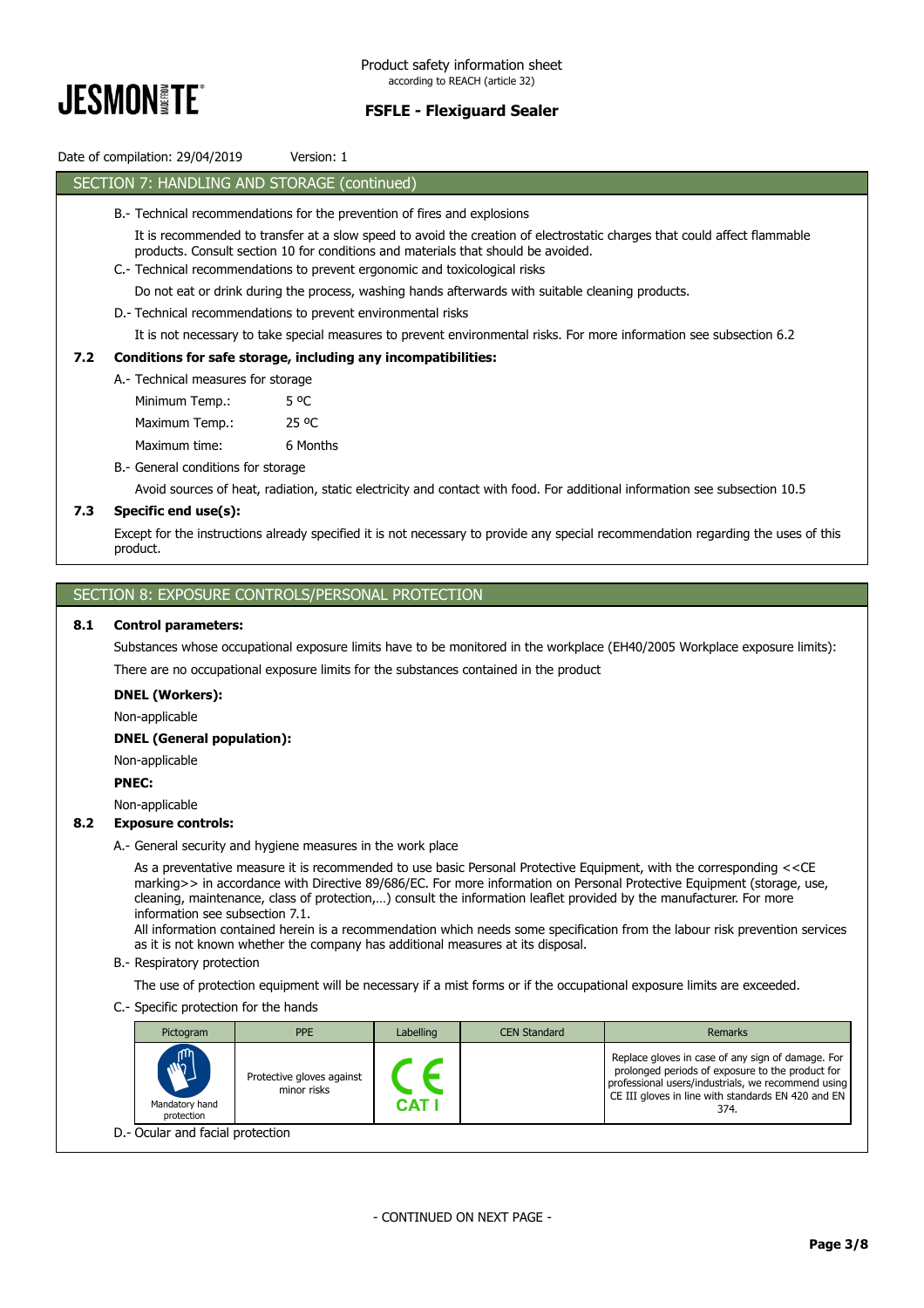

|                         | Date of compilation: 29/04/2019   | Version: 1                                                   |               |                                 |                                                                                                                                                                                                                                                                                  |
|-------------------------|-----------------------------------|--------------------------------------------------------------|---------------|---------------------------------|----------------------------------------------------------------------------------------------------------------------------------------------------------------------------------------------------------------------------------------------------------------------------------|
|                         |                                   | SECTION 8: EXPOSURE CONTROLS/PERSONAL PROTECTION (continued) |               |                                 |                                                                                                                                                                                                                                                                                  |
| Pictogram<br><b>PPE</b> |                                   |                                                              | Labelling     | <b>CEN Standard</b>             | <b>Remarks</b>                                                                                                                                                                                                                                                                   |
|                         | Mandatory face<br>protection      | Panoramic glasses against<br>splash/projections.             | <b>CAT II</b> | EN 166:2001<br>EN ISO 4007:2012 | Clean daily and disinfect periodically according to<br>the manufacturer's instructions. Use if there is a<br>risk of splashing.                                                                                                                                                  |
|                         | E.- Body protection               |                                                              |               |                                 |                                                                                                                                                                                                                                                                                  |
|                         | Pictogram                         | <b>PPE</b>                                                   | Labelling     | <b>CEN Standard</b>             | Remarks                                                                                                                                                                                                                                                                          |
|                         |                                   | Work clothing                                                | <b>CAT I</b>  |                                 | Replace before any evidence of deterioration. For<br>periods of prolonged exposure to the product for<br>professional/industrial users CE III is<br>recommended, in accordance with the regulations<br>in EN ISO 6529:2001, EN ISO 6530:2005, EN ISO<br>13688:2013, EN 464:1994. |
|                         |                                   | Anti-slip work shoes                                         | <b>CAT II</b> | EN ISO 20347:2012               | Replace before any evidence of deterioration. For<br>periods of prolonged exposure to the product for<br>professional/industrial users CE III is<br>recommended, in accordance with the regulations<br>in EN ISO 20345 y EN 13832-1                                              |
|                         | F.- Additional emergency measures | It is not necessary to take additional emergency measures.   |               |                                 |                                                                                                                                                                                                                                                                                  |

#### **Environmental exposure controls:**

In accordance with the community legislation for the protection of the environment it is recommended to avoid environmental spillage of both the product and its container. For additional information see subsection 7.1.D

## **Volatile organic compounds:**

With regard to Directive 2010/75/EU, this product has the following characteristics:

| V.O.C. (Supply):          | 0 % weight                    |
|---------------------------|-------------------------------|
| V.O.C. density at 20 °C:  | 0 kg/m <sup>3</sup> $(0 g/L)$ |
| Average carbon number:    | Non-applicable                |
| Average molecular weight: | Non-applicable                |

# SECTION 9: PHYSICAL AND CHEMICAL PROPERTIES

# **9.1 Information on basic physical and chemical properties:**

For complete information see the product datasheet.

| Appearance:                                                                                        |                        |
|----------------------------------------------------------------------------------------------------|------------------------|
| Physical state at 20 °C:                                                                           | Liguid                 |
| Appearance:                                                                                        | Transparent            |
| Colour:                                                                                            | Characteristic         |
| Odour:                                                                                             | Not available          |
| Odour threshold:                                                                                   | Non-applicable *       |
| <b>Volatility:</b>                                                                                 |                        |
| Boiling point at atmospheric pressure:                                                             | Non-applicable *       |
| Vapour pressure at 20 °C:                                                                          | Non-applicable *       |
| Vapour pressure at 50 °C:                                                                          | Non-applicable *       |
| Evaporation rate at 20 °C:                                                                         | Non-applicable *       |
| <b>Product description:</b>                                                                        |                        |
| Density at 20 °C:                                                                                  | 1100 kg/m <sup>3</sup> |
| Relative density at 20 °C.                                                                         | 1.1                    |
| Dynamic viscosity at 20 °C:                                                                        | Non-applicable *       |
| *Not relevant due to the nature of the product, not providing information property of its hazards. |                        |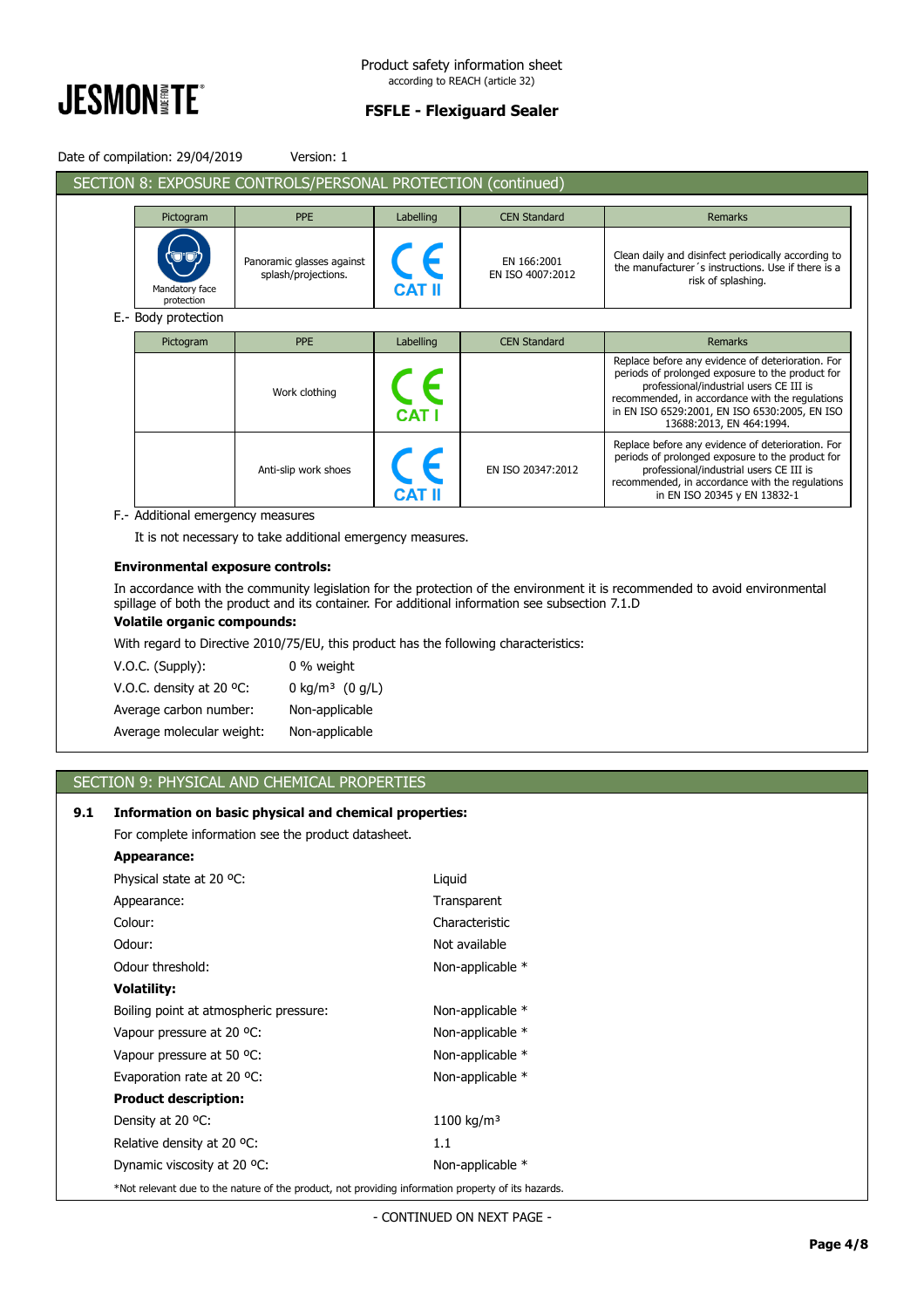

Date of compilation: 29/04/2019 Version: 1

|     | SECTION 9: PHYSICAL AND CHEMICAL PROPERTIES (continued)                                            |                        |
|-----|----------------------------------------------------------------------------------------------------|------------------------|
|     | Kinematic viscosity at 20 °C:                                                                      | Non-applicable *       |
|     | Kinematic viscosity at 40 °C:                                                                      | Non-applicable *       |
|     | Concentration:                                                                                     | Non-applicable *       |
|     | pH:                                                                                                | 4                      |
|     | Vapour density at 20 °C:                                                                           | Non-applicable *       |
|     | Partition coefficient n-octanol/water 20 °C:                                                       | Non-applicable *       |
|     | Solubility in water at 20 °C:                                                                      | Non-applicable *       |
|     | Solubility properties:                                                                             | Non-applicable *       |
|     | Decomposition temperature:                                                                         | Non-applicable *       |
|     | Melting point/freezing point:                                                                      | Non-applicable *       |
|     | Explosive properties:                                                                              | Non-applicable *       |
|     | Oxidising properties:                                                                              | Non-applicable *       |
|     | <b>Flammability:</b>                                                                               |                        |
|     | Flash Point:                                                                                       | Non Flammable (>60 °C) |
|     | Flammability (solid, gas):                                                                         | Non-applicable *       |
|     | Autoignition temperature:                                                                          | Non-applicable *       |
|     | Lower flammability limit:                                                                          | Non-applicable *       |
|     | Upper flammability limit:                                                                          | Non-applicable *       |
|     | <b>Explosive:</b>                                                                                  |                        |
|     | Lower explosive limit:                                                                             | Non-applicable *       |
|     | Upper explosive limit:                                                                             | Non-applicable *       |
| 9.2 | <b>Other information:</b>                                                                          |                        |
|     | Surface tension at 20 °C:                                                                          | Non-applicable *       |
|     | Refraction index:                                                                                  | Non-applicable *       |
|     | *Not relevant due to the nature of the product, not providing information property of its hazards. |                        |

# SECTION 10: STABILITY AND REACTIVITY

## **10.1 Reactivity:**

No hazardous reactions are expected because the product is stable under recommended storage conditions. See section 7.

# **10.2 Chemical stability:**

Chemically stable under the conditions of storage, handling and use.

## **10.3 Possibility of hazardous reactions:**

Under the specified conditions, hazardous reactions that lead to excessive temperatures or pressure are not expected.

## **10.4 Conditions to avoid:**

Applicable for handling and storage at room temperature:

| Shock and friction | Contact with air    | Increase in temperature | Sunliaht       | Humidity       |
|--------------------|---------------------|-------------------------|----------------|----------------|
| Not applicable     | ∴ Not<br>applicable | Not applicable          | Not applicable | Not applicable |

# **10.5 Incompatible materials:**

| <b>Acids</b>          | Water          | $\mathbf{r}$<br>Oxidising materials | Combustible materials | <b>Others</b>                    |
|-----------------------|----------------|-------------------------------------|-----------------------|----------------------------------|
| Avoid strong<br>acids | Not applicable | Not applicable                      | Not<br>: applicable   | alkalis or strong bases<br>Avoic |

## **10.6 Hazardous decomposition products:**

See subsection 10.3, 10.4 and 10.5 to find out the specific decomposition products. Depending on the decomposition conditions, complex mixtures of chemical substances can be released: carbon dioxide (CO2), carbon monoxide and other organic compounds.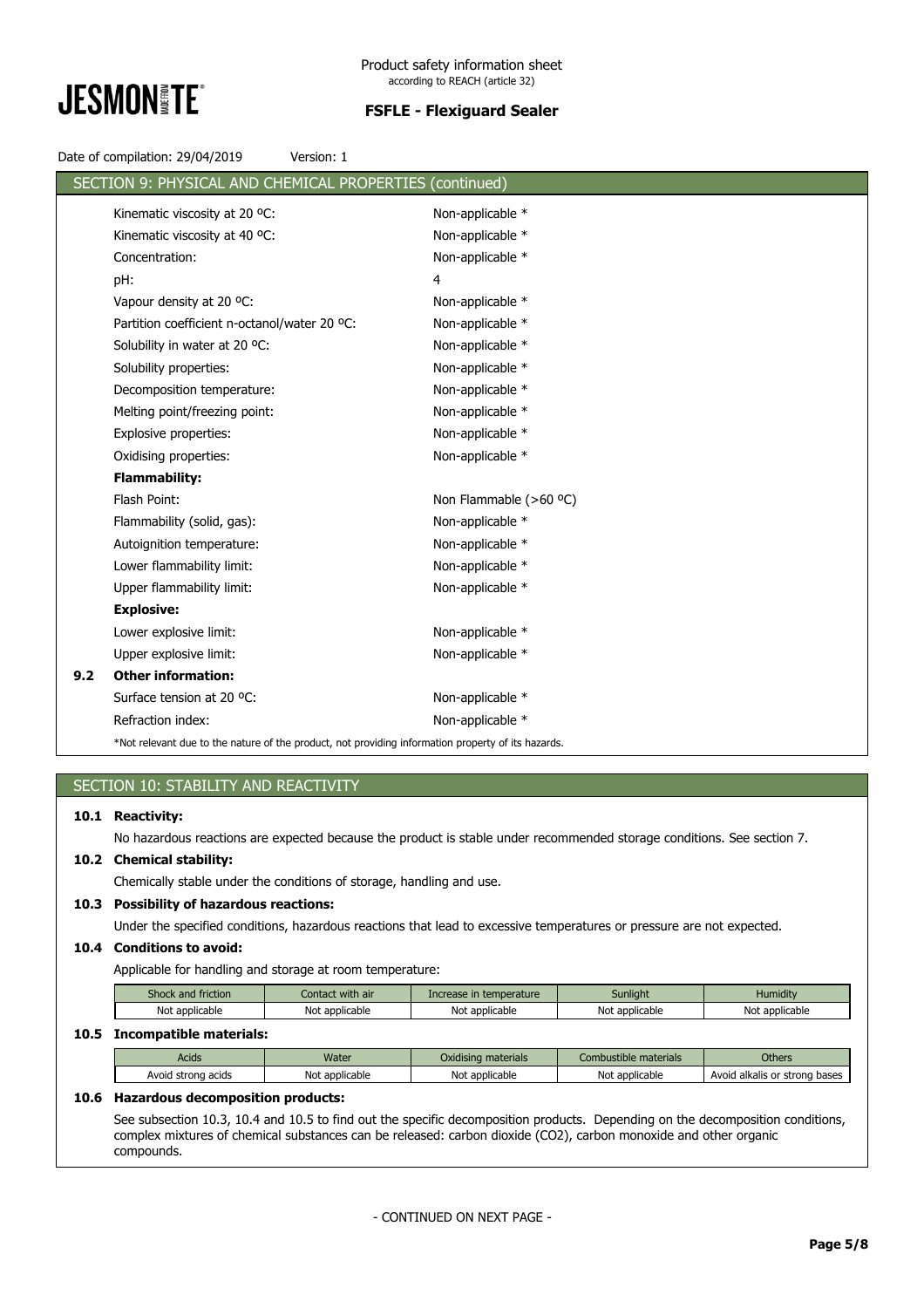

Date of compilation: 29/04/2019 Version: 1 SECTION 11: TOXICOLOGICAL INFORMATION **11.1 Information on toxicological effects:** LD50 oral > 2000 mg/kg (rat) **Dangerous health implications:** In case of exposure that is repetitive, prolonged or at concentrations higher than the recommended occupational exposure limits, adverse effects on health may result, depending on the means of exposure: A- Ingestion (acute effect): - Acute toxicity : Based on available data, the classification criteria are not met - Corrosivity/Irritability: Based on available data, the classification criteria are not met B- Inhalation (acute effect): - Acute toxicity : Based on available data, the classification criteria are not met - Corrosivity/Irritability: Based on available data, the classification criteria are not met C- Contact with the skin and the eyes (acute effect): - Contact with the skin: Based on available data, the classification criteria are not met - Contact with the eyes: Based on available data, the classification criteria are not met D- CMR effects (carcinogenicity, mutagenicity and toxicity to reproduction): - Carcinogenicity: Based on available data, the classification criteria are not met IARC: Non-applicable - Mutagenicity: Based on available data, the classification criteria are not met Reproductive toxicity: Based on available data, the classification criteria are not met E- Sensitizing effects: - Respiratory: Based on available data, the classification criteria are not met - Cutaneous: Based on available data, the classification criteria are not met F- Specific target organ toxicity (STOT) - single exposure: Based on available data, the classification criteria are not met G- Specific target organ toxicity (STOT)-repeated exposure: - Specific target organ toxicity (STOT)-repeated exposure: Based on available data, the classification criteria are not met - Skin: Based on available data, the classification criteria are not met H- Aspiration hazard: Based on available data, the classification criteria are not met **Other information:**

Non-applicable

#### **Specific toxicology information on the substances:**

| <b>Identification</b>     |                 | Acute toxicity | Genus |
|---------------------------|-----------------|----------------|-------|
| Not a hazardous substance | LD50 oral       | ,>2000 mg/kg   |       |
| CAS: Non-applicable       | LD50 dermal     | >2000 mg/kg    |       |
| EC: Non-applicable        | LC50 inhalation | Non-applicable |       |

# SECTION 12: ECOLOGICAL INFORMATION

# **12.1 Toxicity:**

Not available

#### **12.2 Persistence and degradability:**

Not available

#### **12.3 Bioaccumulative potential:**

Not available

#### **12.4 Mobility in soil:**

Not available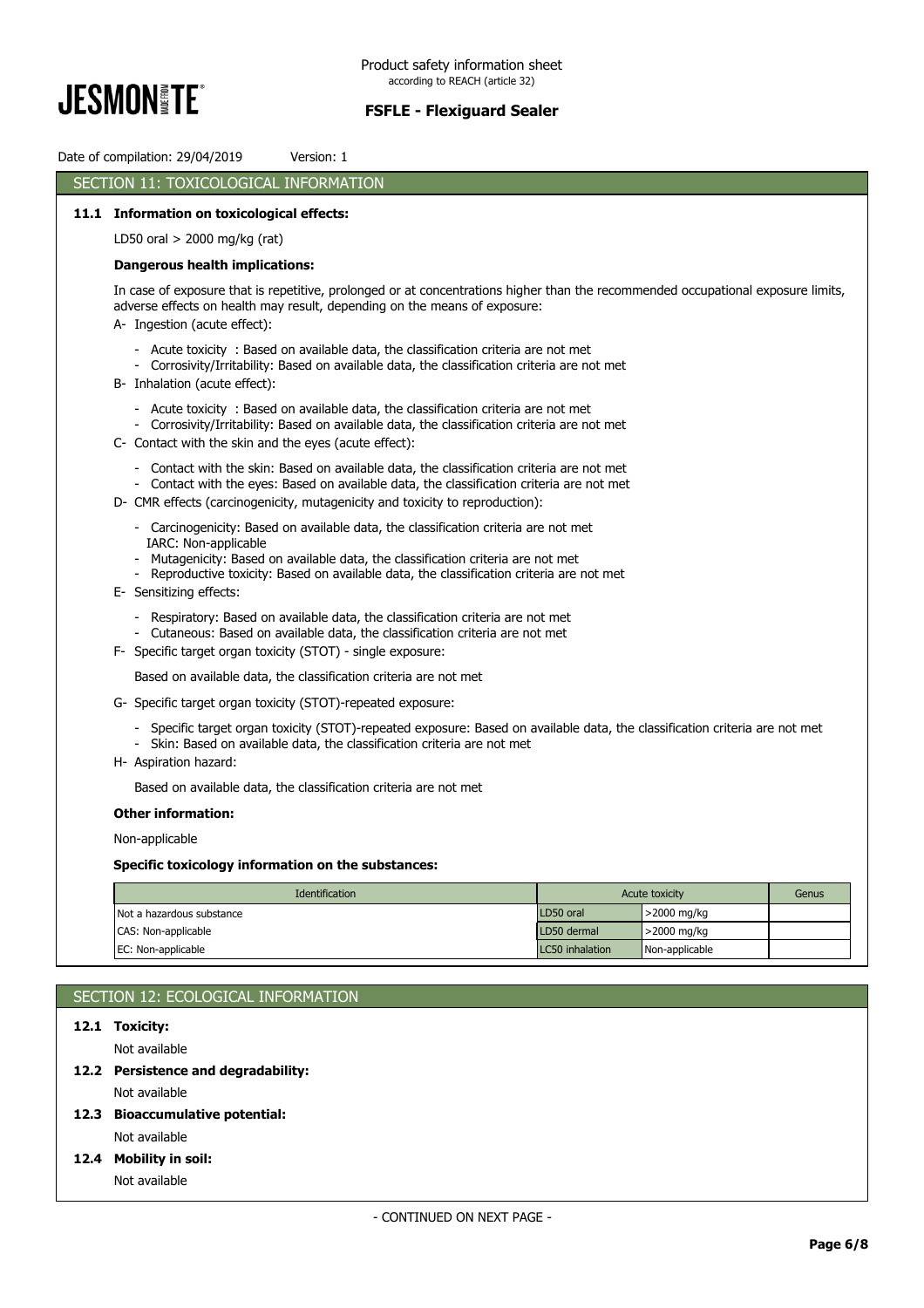

## Date of compilation: 29/04/2019 Version: 1

## SECTION 12: ECOLOGICAL INFORMATION (continued)

# **12.5 Results of PBT and vPvB assessment:**

Product fails to meet PBT/vPvB criteria

#### **12.6 Other adverse effects:**

Not described

# SECTION 13: DISPOSAL CONSIDERATIONS

#### **13.1 Waste treatment methods:**

| Code     | Description                                                         | Waste class (Regulation (EU) No<br>1357/2014) |
|----------|---------------------------------------------------------------------|-----------------------------------------------|
| 08 04 10 | waste adhesives and sealants other than those mentioned in 08 04 09 | Non dangerous                                 |

#### **Type of waste (Regulation (EU) No 1357/2014):**

Non-applicable

#### **Waste management (disposal and evaluation):**

Consult the authorized waste service manager on the assessment and disposal operations in accordance with Annex 1 and Annex 2 (Directive 2008/98/EC, The Waste Regulations 2011, 2011 No. 988). As under 15 01 (2014/955/EU) of the code and in case the container has been in direct contact with the product, it will be processed the same way as the actual product. Otherwise, it will be processed as non-dangerous residue. We do not recommended disposal down the drain. See paragraph 6.2.

## **Regulations related to waste management:**

In accordance with Annex II of Regulation (EC) No 1907/2006 (REACH) the community or state provisions related to waste management are stated

Community legislation: Directive 2008/98/EC, 2014/955/EU, Regulation (EU) No 1357/2014

## SECTION 14: TRANSPORT INFORMATION

This product is not regulated for transport (ADR/RID,IMDG,IATA)

# SECTION 15: REGULATORY INFORMATION

#### **15.1 Safety, health and environmental regulations/legislation specific for the substance or mixture:**

Candidate substances for authorisation under the Regulation (EC) No 1907/2006 (REACH): Non-applicable

Substances included in Annex XIV of REACH ("Authorisation List") and sunset date: Non-applicable

Regulation (EC) No 1005/2009, about substances that deplete the ozone layer: Non-applicable

Article 95, REGULATION (EU) No 528/2012: Non-applicable

REGULATION (EU) No 649/2012, in relation to the import and export of hazardous chemical products: Non-applicable

#### **Seveso III:**

Non-applicable

**Limitations to commercialisation and the use of certain dangerous substances and mixtures (Annex XVII REACH, etc ….):**

Non-applicable

#### **Specific provisions in terms of protecting people or the environment:**

It is recommended to use the information included in this safety data sheet as a basis for conducting workplace-specific risk assessments in order to establish the necessary risk prevention measures for the handling, use, storage and disposal of this product.

#### **Other legislation:**

The Carriage of Dangerous Goods and Use of Transportable Pressure Equipment Regulations 2009 (CDG 2009), SI 2009 No 1348 The Carriage of Dangerous Goods and Use of Transportable Pressure Equipment (Amendment) Regulations 2011, 2011 No. 1885 Control of Substances Hazardous to Health Regulations 2002 (as amended)

EH40/2005 Workplace exposure limits

The Waste Regulations 2011, 2011 No. 988